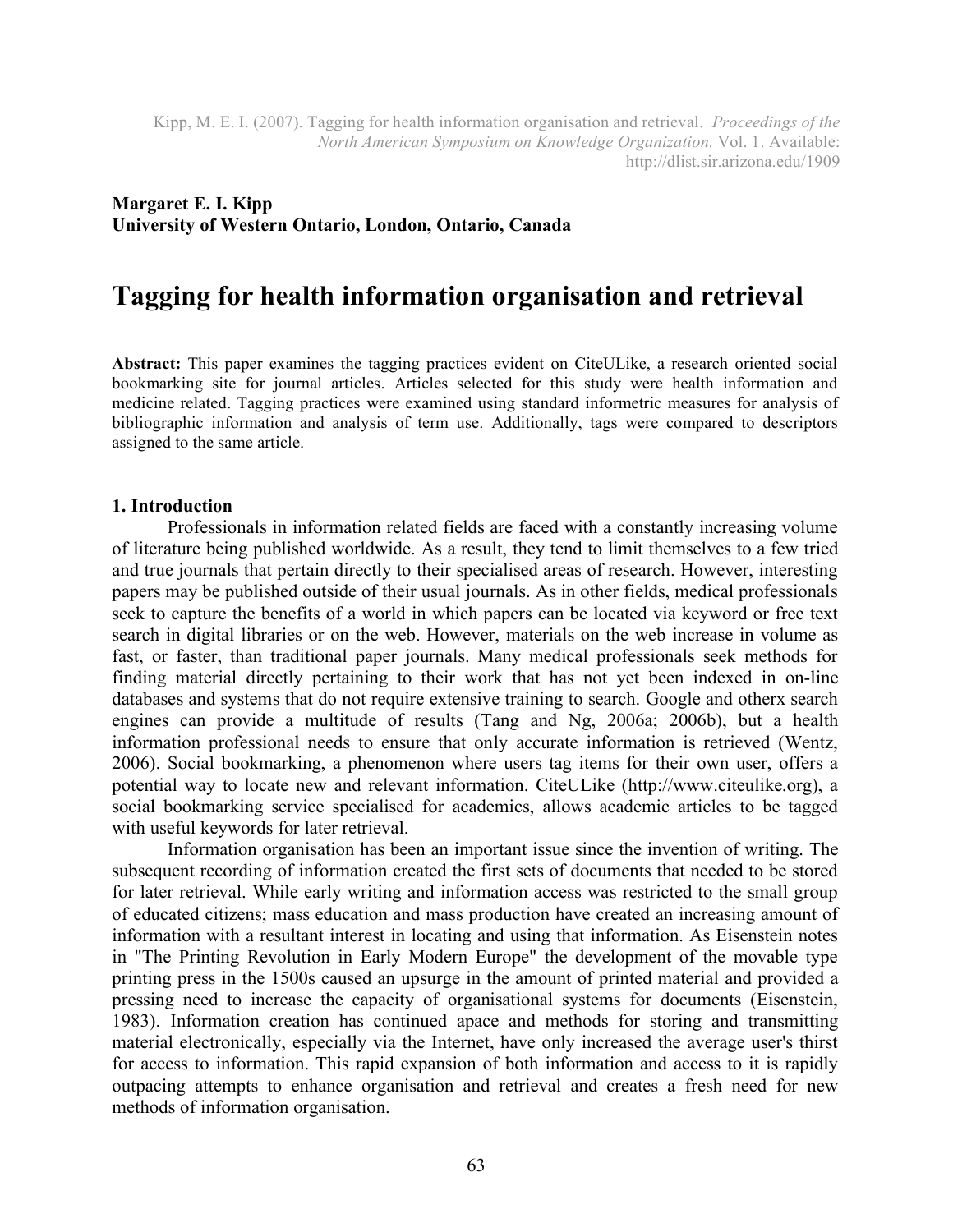One such shift in the pace and volume of information production is occurring now as academics and researchers increasingly turn to the web to locate articles, often in preprint archives. The increasing existence of open access archives and web archives of conference proceedings has increased the availability of research materials prior to journal publication. Information organisation is intended to reduce the difficulty inherent in searching large document spaces for information. A classification system using terms and keywords appropriate to the context of the intended user can help make the difference between a usable document space and a space which is difficult to navigate and find the information sought. Library style hierarchical classification systems and subject specific taxonomies have a long history, but the development of these systems has largely been left to professional indexers. Despite the utility of such systems for organising material, users often find these systems do not provide the access they seek. Full text search can provide fine grained access to materials by allowing users to search using natural language, but this access comes at the expense of precision due to the use of differing terminology. User tagging and folksonomies created in a distributed fashion through social bookmarking sites have been touted as a potential solution to these problems (Hammond et al., 2005; Kipp and Campbell, 2006; Voss, 2007), but only if user tagging provides a similar or better search context.

#### **2. Social Bookmarking Tools**

Social bookmarking tools have become increasingly popular since del.icio.us was first released to the public by Joshua Schachter. Additional social bookmarking tools have since been developed including CiteULike, which is specialised for academics. CiteULike was created in November 2004 by Richard Cameron after a frustrating experience with standard bibliographic tools. (Cameron, n.d.) He originally planned CiteULike as a web based bibliographic tool which could be used to store citations.

Social bookmarking services take advantage of the availability of many academic papers through on-line bibliographic databases and open access publications. Since this information is available on the web, it can be collected by a web applet and transferred directly to the social bookmarking system. Users are encouraged to enter all their articles in the database and provide useful tags and notes to go with them. Each article may be entered by many users and each user may enter many articles. Each entry is referred to as a post and a post consists of bibliographic information about the article as well as user assigned tags and notes.

On CiteULike, a post consists of standard bibliographic details such as article or book title, author names, journal names and issue information in addition to the tags and notes provided by the user. Users are not required to provide notes or tags, but their use is recommended. Just as in del.icio.us, CiteULike users are encouraged to take advantage of the network effects of the collaborative venture, but no effort is made to suggest tags to the user. Once entered, it is possible to view the tags used by other users and the existing tag list can be modified.

Currently, articles listed on CiteULike are most likely to be from medicine and the biological sciences, but this is not an inherent feature of the system, only of the early adopters or most frequent users.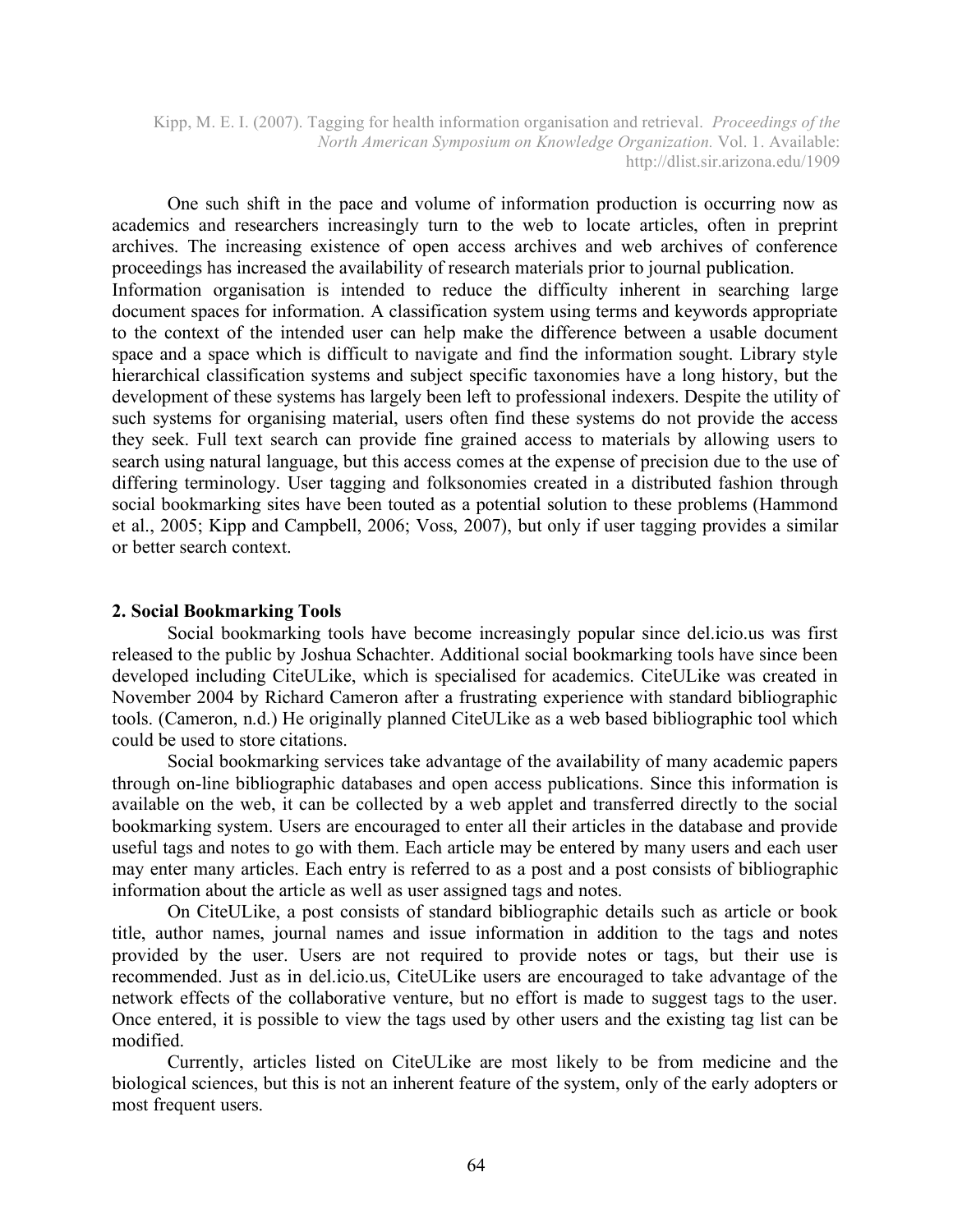#### 3**. Related Studies**

Bowker and Star (1999) suggest that classification is a basic practice of all humans. (Bowker and Star 1999) Traditional classification methods have tended to rely on trained indexers, cataloguers or taxonomists to organise and describe information. While other groups have been involved in creating keywords or index terms (for example, journal article authors who are asked to provide a certain number of keywords with their submitted articles), these keywords generally have a small circulation and are not widely used. Such small scale indexing is common but generally covers a narrow range of topics and is specific to the article. Additionally, such keywords are often derived from the work itself and may or may not have wide circulation outside a small subset of the field. Collaborative tagging systems such as CiteULike allow users to publicly participate in the classification of journal articles.

To discover if tags can truly provide a useful replacement or enhancement for controlled vocabularies, it is important to examine whether or not they provide a similar contextual dimension to the existing classification systems. While it seems unlikely that untrained users will produce a full featured classification system similar to the traditional library systems, it is possible to examine the tags they do assign to see how they compare to the descriptors assigned by a trained indexer and to keywords assigned by authors.

Adam Mathes (2004) notes that there are three major groups that are commonly involved in the classification of documents. These groups are authors, intermediaries and users. (Mathes, 2004) While intermediary index terms (often subject headings) have been widely promulgated, author keywords and user terminology have tended to be relatively local. In fact, author keywords have received relatively little attention in the literature. (Kipp, 2006; Ansari, 2005; Voorbij, 1998) While intermediaries have been indexing documents for some time, the development of large scale user created collections of tagged documents is new.

This leads one to ask if user categories are indeed different from subject headings or author keywords and if so, how they differ? Are there differences in context, type, or some other semantic relationship? If so, it could be quite important to examine the differences between these categories and the reasons that they do not appear in traditional classification systems. Perhaps these categories are considered to be too short term, too user centric or too subjective to be included? Terms such as @toread and cool after all, do not describe the aboutness of a document and would seem to be of little use in the organisation and retrieval of information. Yet, they are an important part of the phenomenon of tagging. (Kipp, 2007) These short term and highly specific tags suggest important differences between user classification systems and author or intermediary classification systems.

Descriptive statistics can be used to make a basic comparison of the indexing practices of each of the three groups involved in the classification of journal articles (users of a document, authors of a document, and intermediaries or indexers of a document). Additionally, a comparison can be made at the level of the assigned metadata itself. Tags can be examined to see how well they fit the aboutness of the document and to see how closely they match the existing descriptors and author keywords already assigned to the documents.

A few studies have made comparisons of different types of keywords. Voorbij (1998)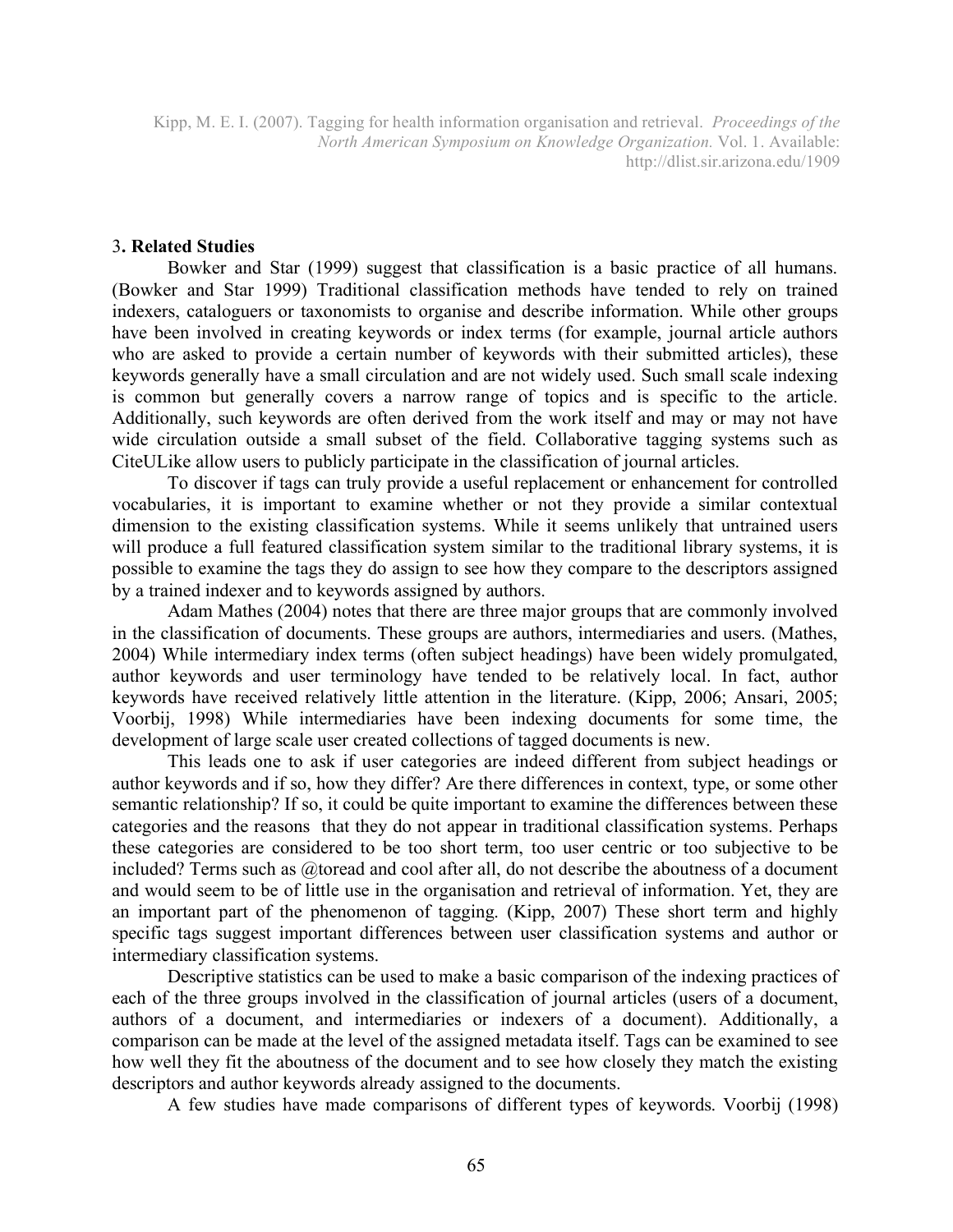studied the correspondence between words in the titles of monographs in the humanities and social sciences and librarian assigned descriptors existing in the online public access catalogue of the National Library of the Netherlands. His study used the different relationships in a thesaurus as an indication of closeness of match, beginning with an exact (or almost exact) match, continuing to synonyms, narrower terms, broader terms, related terms, relationships not formally in the thesaurus, and terms which did not appear in the title at all. (Voorbij, 1998, 468) A similar study by Ansari (2005) examined the degree of exact and partial match between title keywords and the assigned descriptors of medical theses in Farsi. She found that the degree of match was greater than 70 per cent. (Ansari, 2005, 414) Both studies suggest that title keyword searching alone and controlled vocabulary searching alone lead to failure to find some articles. However, there is very little research in this area. Consequently, this study continues to examine the question of convergence between tags, keywords and descriptors by exploring the tagging phenomenon as it is growing at CiteULike.

This study builds on a previous study (Kipp, 2006) examining the emerging phenomenon of social bookmarking in comparison to existing structures for organising and classifying information. Articles from library and information science, tagged on CiteULike, were examined for contextual differences in keyword usage between users of social bookmarking sites, authors and indexers. This study found similarities in terminology use and some intriguing differences in context. Users tended to use tags such as 'toread' and 'todo' to indicate their interest in further use or study of an item. Additionally, geographic index terms were generally descriptors and only rarely used as tags. Many tags were related to terms in the formal thesaurus from which the descriptors were located, but were not formally in the thesaurus. This difference was often due to the use of new or emerging terminology, but also to the use of related but different terminology from different areas of a field. (Kipp, 2006)

This study examines the following questions: a) to what extent term usage patterns of user tags and intermediary descriptors suggest a similar (or differing) context between users and intermediaries? b) how do tags assigned to health related articles reveal clues to the information context of the taggers? c) What differences are apparent in tag use between academic and professional journals?

#### **4. Methodology**

This study builds on previous work (Kipp, 2006) which examined three forms of index term creation originating from three different groups: users of a document, authors of a document and intermediaries or indexers of a document. In Kipp (2006) it was found that while users often did use terms which were directly from the thesaurus used to assign descriptors to the articles, terms were also often similar or related terms which were not formally linked in the thesaurus. The most prominent example was the use of information retrieval versus information seeking (related but distinct areas of research). Additionally, users tended to include personal information management terminology such as 'toread' in their tag sets, but were less likely to include geographic information. (Kipp, 2006) While the findings from the preliminary study showed that there were differences in the way users, authors and intermediaries classified documents, the size of the data set--165 articles--made it difficult to generalise these findings to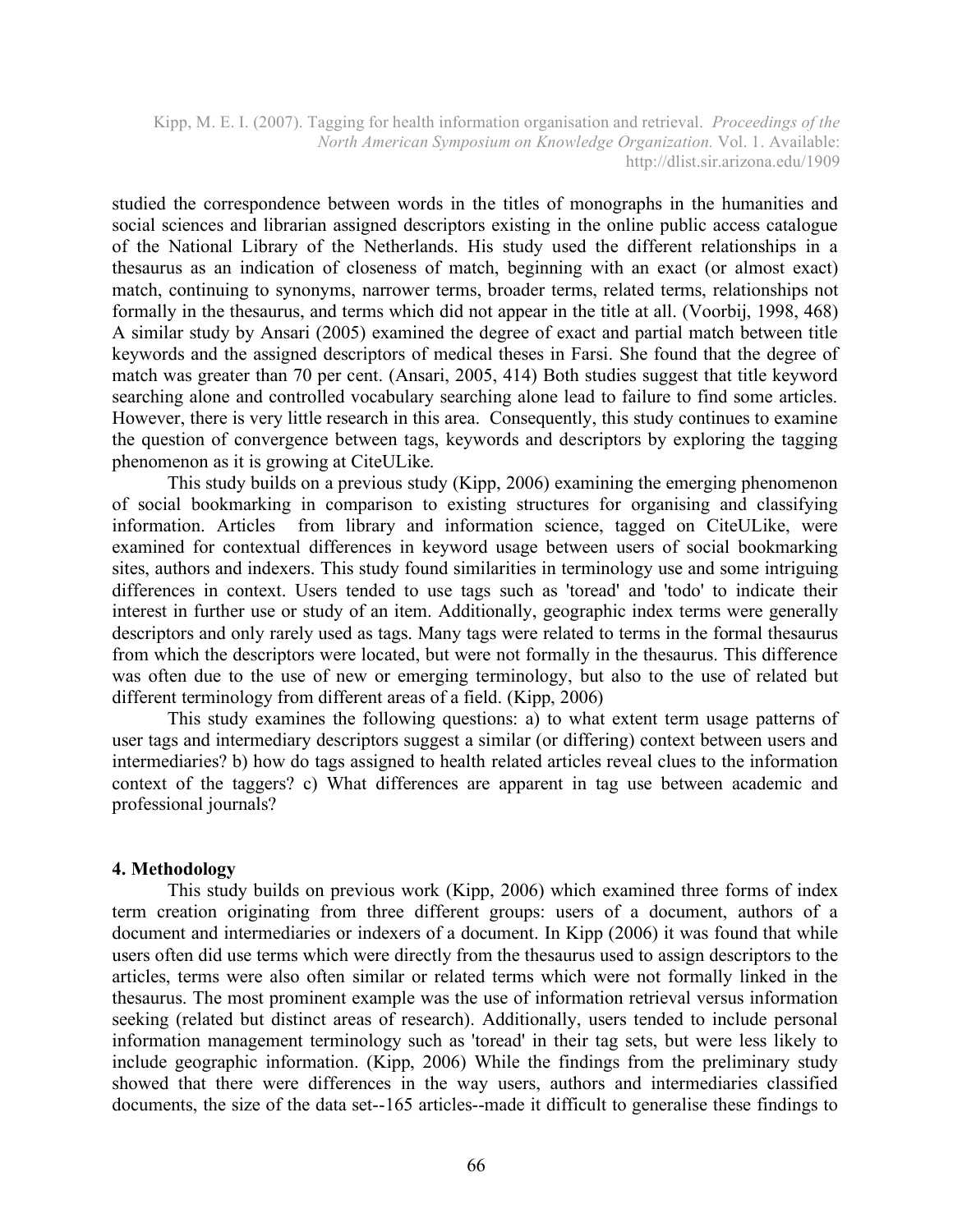larger data sets from other fields. A larger data set, from a different field, which showed similar patterns of term usage and thesaural matches would strengthen conclusions from the earlier study.

Tag data for the current study was collected from CiteULike between January 12, 2007 and January 24, 2007 via a python script. Author keywords and descriptors were collected from on-line journal databases and Pubmed respectively using additional python scripts.

This study examines the use of tags in a health information context by examining articles posted on CiteULike from three medicine or biology related journals: Journal of the American Medical Association - JAMA, Proteins, and Journal of Molecular Biology. Each of these three journals is indexed in Pubmed. Proteins and the Journal of Molecular Biology also have author assigned keywords. All articles from these selected journals, which have been tagged on CiteULike by at least one user, were collected. To ensure that all articles from these journals were collected, the python script was designed to collect under all common variants of their names (e.g. J. Mol. Biol. for Journal of Molecular Biology). These results were parsed to exclude currently untagged articles. (To aid in the location of new articles, CiteULike also provides listings for articles from selected journals that have not yet been tagged.) Posts for 1299 unique articles were retrieved from CiteULike; author keywords (where available) were located using journal websites; and, MeSH subject headings were collected from Pubmed.

Data collected included title, journal name, volume, issue, page numbers, author names, abstract where available, and URLs providing access to the article or its abstract. URLs were collected for each article and automatically separated into categories as potential sources of keywords or descriptors. Digital Object Identifiers (DOIs - http://www.doi.org/) were selected by preference as a source of author keywords for journal articles and Pubmed URLs were used to locate descriptors (in this case MeSH indexing terms).

All articles were then located in Pubmed and on publicly available abstract pages from on-line journal database sites using the URLs collected from CiteULike. Where possible, pubmed URLs and DOI URLs were used directly, otherwise a series of scripts was used to locate pubmed URLs given the DOI, the DOI given the pubmed ID or, in extreme cases, Google Scholar was used to locate articles using the article title and other bibliographic information. A total of 19 items could not be located on Pubmed, via a DOI (all had at least a DOI or a Pubmed ID) or on Google Scholar. These 19 were excluded from the following study. This resulted in a total of 1280 articles for analysis. Since many articles were tagged by more than one user, this resulted in a total of 1802 posts with tag lists for analysis.

| <b>Journal Name</b>                 | <b>Number of Articles</b> | <b>Number of Posts</b> |
|-------------------------------------|---------------------------|------------------------|
| <b>Journal of Molecular Biology</b> | 649                       | 931                    |
| <b>Proteins</b>                     | 434                       | 657                    |
| <b>JAMA</b>                         | 197                       | 214                    |
| Total                               | 1280                      | 1802                   |

**Table 1. Journals with author assigned keywords**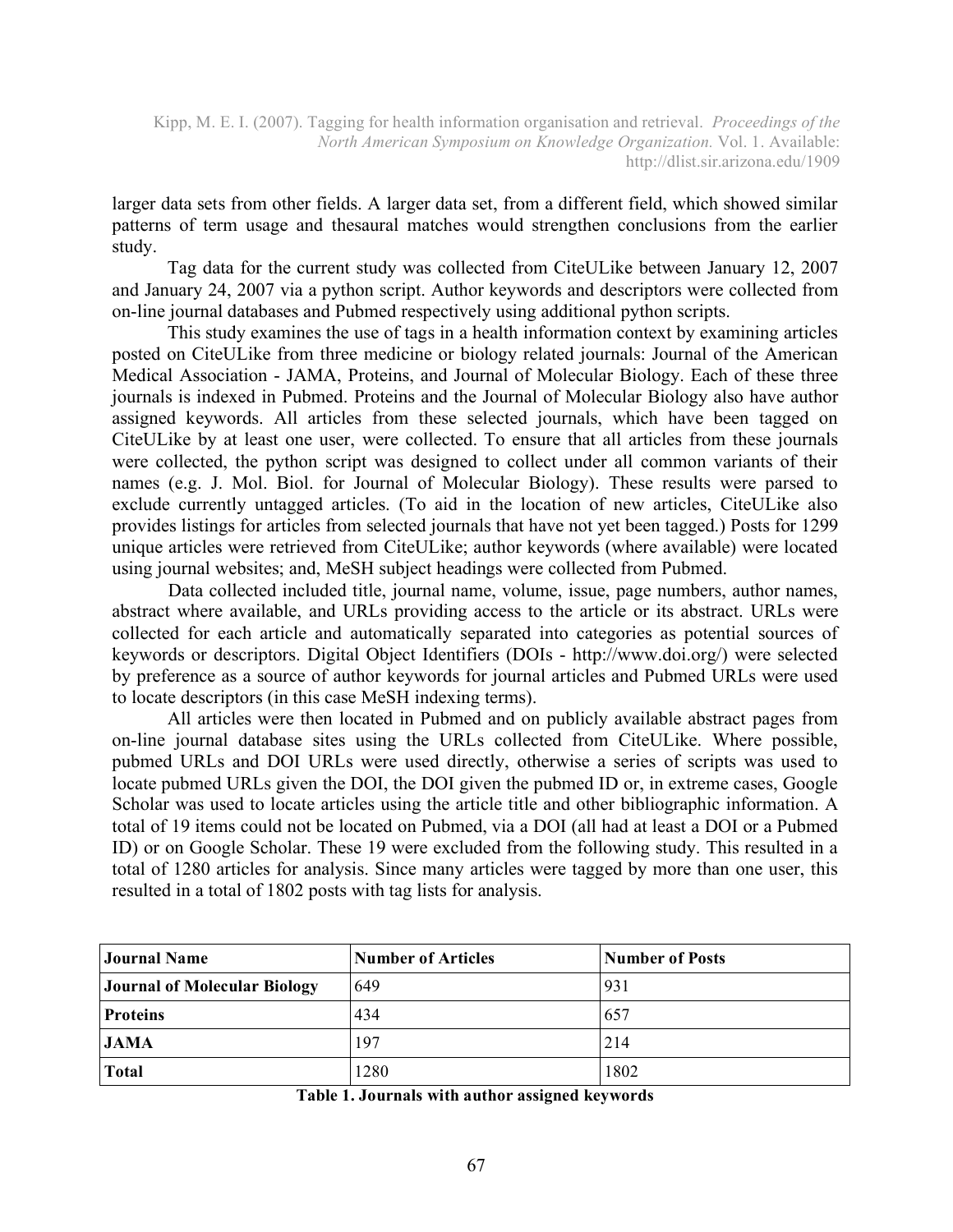In the end, each article selected for this study had at least 2 sets of keywords assigned by up to three different classes of metadata creators (JAMA does not have author keywords). The data was stored in a MySQL database and preliminary informetrics analysis was done using SQL scripts as suggested by Wolfram (2005). Descriptive statistics and basic informetric data were collected to provide a good picture of the scope of the collected data. Additionally, a sample of highly tagged articles was selected to have its tags and descriptors examined for term usage.

All retrieved articles were analysed using standard informetric techniques to examine the use of user assigned tags in the context of the articles themselves and their Pubmed assigned MeSH index terms. Additionally, data was analysed for term usage and categorised to see what contextual clues users have left behind in their tag use. Data will be compared to previous studies (Kipp, 2006; Kipp and Campbell, 2006) of term usage in social bookmarking tools.

#### **5. Results**

#### **5.1. Users, Tags and Descriptors: Totals**

Metadata for a total of 1280 articles was collected from CiteULike. This data set included articles tagged by at least one user from the journals: Proteins, Journal of Molecular Biology and Journal of the American Medical Association (JAMA). Since many articles had been tagged by more than one person, this data set contains a total of 1802 posts.

There were a total of 314 unique users in the data set. Each user posted at least 1 article (max. 94, median 2). A number of articles were tagged by as many as 14 users, but many were tagged by only 2-4 users. A total of 94 of the 314 users tagged only one article. Due to the use of user selected user names and the fact that it is possible to sign up for multiple user names with multiple e-mail addresses, it is not possible to ensure that all 314 unique user names represent 314 unique users.

A total of 1449 unique tags were used in the data set (4289 with duplicates). Some articles were heavily tagged by users, but most had 2 tags (max. 29, min. 1, median 2). Descriptors were more heavily assigned to articles with 2746 unique descriptors in the data set (total 14507). Articles had, on average, 10 descriptors assigned (max. 40, min. 2). This is to be expected as previous studies have shown that users tend to use only 1-3 tags per article (Kipp 2006).

A few tags were extremely popular, occurring frequently throughout the sample. The most popular tags were: protein structure (140), no-tag (134), and protein (114). Separated by journal, the most popular tags were: docking (Proteins, 85), no-tag (JAMA, 20), and protein structure (J Mol Biol, 52). No-tag is a system assigned tag which indicates the user did not assign a tag. Thus, it seems that users tagging articles from JAMA do not always assign a tag and may simply be bookmarking their articles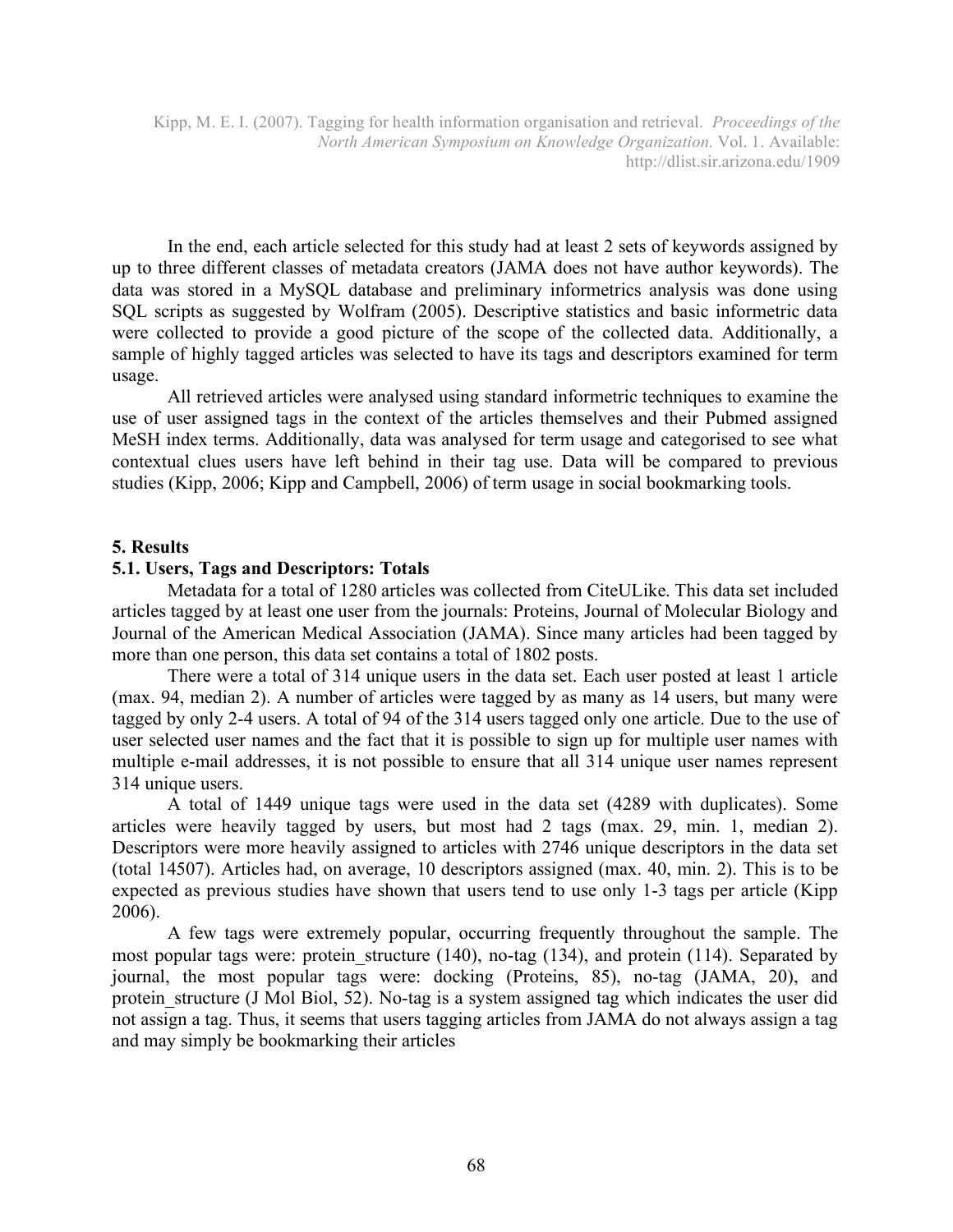Unsurprisingly, many of the top 10 tags are related to key concepts in biology such as proteins, evolution and DNA or RNA. Tags emphasise the interest in structures in biology covering such issues as protein configurations (protein structure, folding, protein folding). The term bioinformatics, while still not an accepted descriptor, was one of the top 10 tags used to denote articles covering the use of computer simulation and modelling to explore concepts in biology.



**Figure 2. Top 10 tags in the study**

**Figure 1. Top 10 descriptors in the study**

Descriptors were more heavily reused than tags. The most popular descriptors were: 'Models, Molecular', Protein Conformation, and Humans. By journal, the most popular descriptors were: 'Models, Molecular' (Proteins, 252), 'Models, Molecular' (J. Mol. Biol., 385), and Humans (JAMA, 137). Again, terminology use of descriptors was unsurprising, covering important concepts in biology such as molecular modelling (Models, Molecular), proteins and biological structures. Other common descriptors described specific user groups studied and methodologies used in the studies.

### **5.2. Users, Tags and Descriptors: By Article or Journal**

User vocabulary length, a measure of how many tags each user used, tended to be short. A few users used many different tags, but most used only a few common tags to describe their posted articles. Per article, the highest number of unique tags used by a user was 18 (min. 1, median 2). In total, the highest number of unique tags used by a single user was 66 (min. 1, median 4). Although most of the users who had a high user vocabulary were heavy posters (having posted more than 25 articles) the user with the highest user vocabulary had only posted 9 articles.

| <b>User</b> | Total | Max/Article | Min/Article | <b>Median/Article</b> | Articles Posted |
|-------------|-------|-------------|-------------|-----------------------|-----------------|
| 322         | bb    |             |             |                       |                 |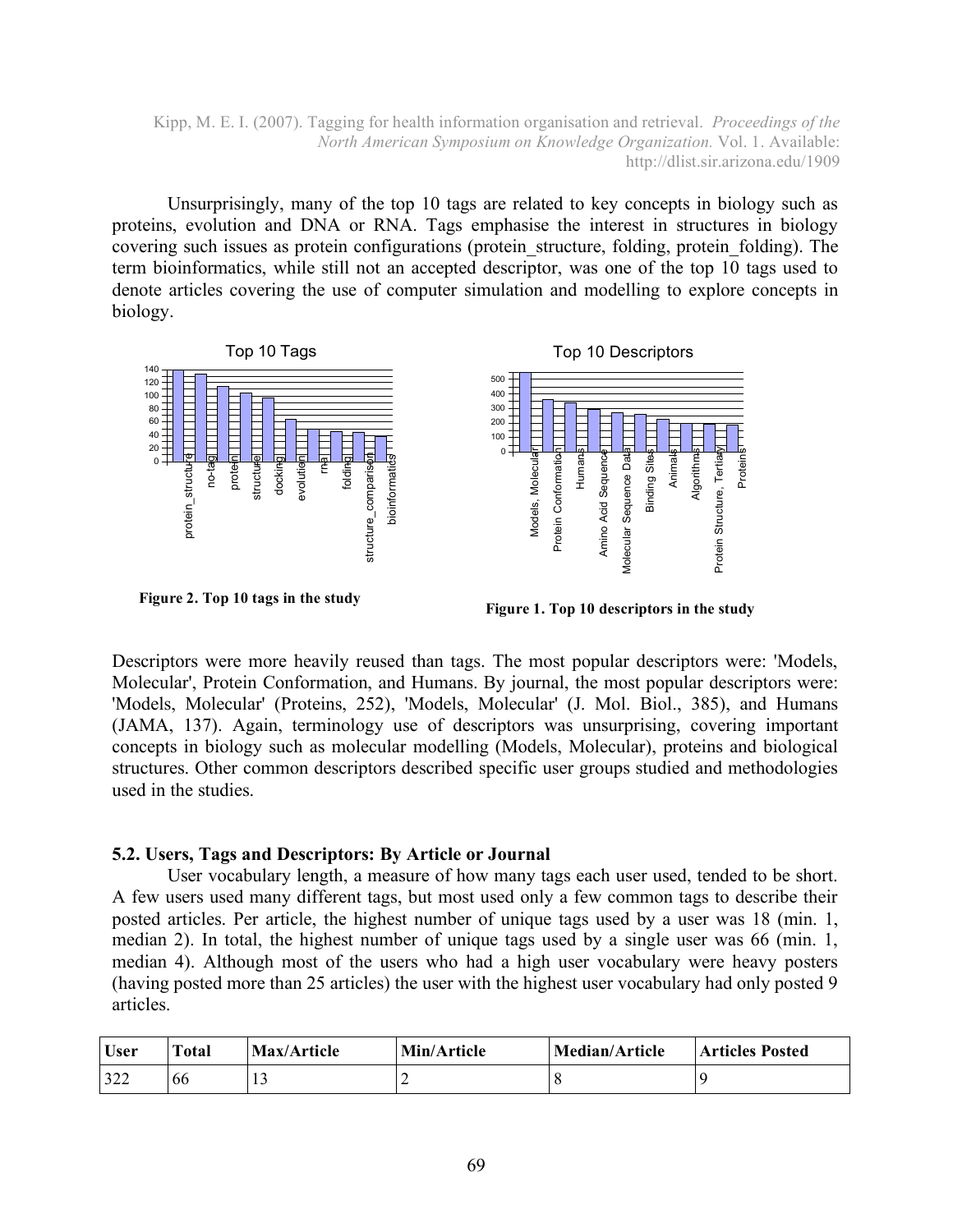| <b>User</b> | Total | Max/Article | Min/Article | <b>Median/Article</b> | <b>Articles Posted</b> |
|-------------|-------|-------------|-------------|-----------------------|------------------------|
| 1143        | 62    |             |             |                       | 94                     |
| 1005        | 60    |             |             |                       | 65                     |
| 3357        | 54    | o           |             |                       | 34                     |
| 1698        | 50    |             |             |                       | 34                     |

#### **Table 2. User vocabulary length**

JAMA is a professional journal and the questions arises as to whether there is a difference between academic and professional journals in terms of tag and descriptor usage. In this study, it is obvious that there is a different focus in both the tags and the descriptors used to describe the articles from JAMA versus the other two journals. Popular tags and descriptors used for JAMA articles focus on methodologies and user groups involved in the various studies (family-studies, Male, Female, Aged) while popular tags and descriptors for Journal of Molecular Biology and Proteins focus on elements of biology such as proteins and RNA (protein\_structure, docking, Protein Conformation).

| <b>J. of Molecular Biology</b> |           | <b>JAMA</b>        |           | <b>Proteins</b>       |           |
|--------------------------------|-----------|--------------------|-----------|-----------------------|-----------|
| Tag                            | Frequency | Tag                | Frequency | Tag                   | Frequency |
| protein structure              | 52        | no-tag             | 20        | docking               | 85        |
| no-tag                         | 52        | cardiology         | 10        | protein struc<br>ture | 52        |
| structure                      | 36        | family-<br>studies | 9         | protein               | 51        |
| protein                        | 36        | mghlcspub          | 8         | no-tag                | 38        |
| rna                            | 35        | review             | 7         | structure             | 34        |

**Table 3. Most popular tags by journal**

| <b>J. of Molecular Biology</b> |                  | <b>JAMA</b>       |           | Protein                 |           |
|--------------------------------|------------------|-------------------|-----------|-------------------------|-----------|
| <b>Descriptor</b>              | <b>Frequency</b> | <b>Descriptor</b> | Frequency | <b>Descriptor</b>       | Frequency |
| Models,<br>Molecular           | 385              | <b>Humans</b>     | 137       | Models,<br>Molecular    | 252       |
| Protein<br>Conformation        | 268              | Female            | 66        | Protein<br>Conformation | 223       |
| Molecular<br>Sequence Data     | 212              | Male              | 58        | Proteins                | 201       |
| Amino Acid<br>Sequence         | 204              | Middle Aged       | 50        | Algorithms              | 151       |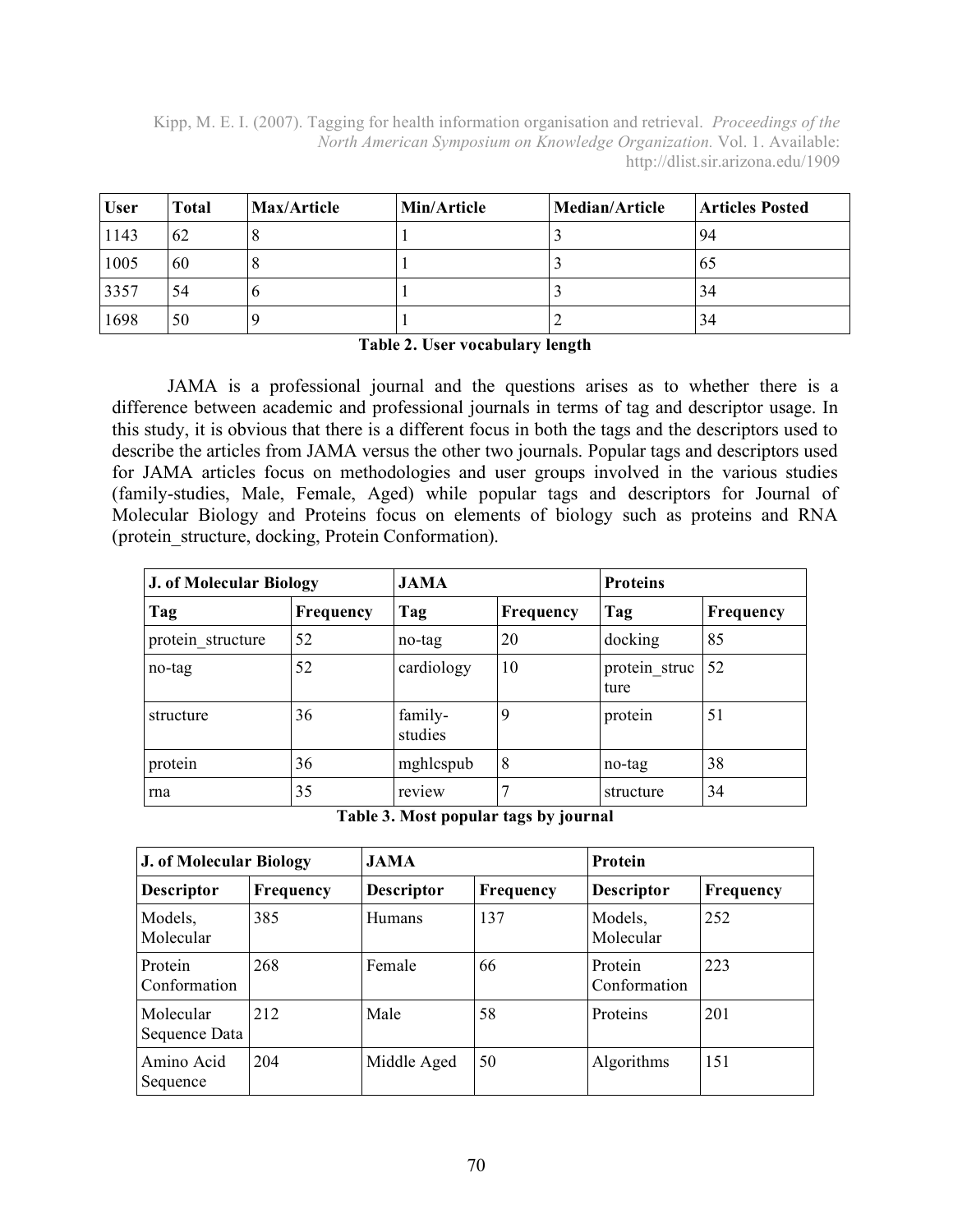| <b>J. of Molecular Biology</b> |                  | <b>JAMA</b>       |           | Protein            |                  |
|--------------------------------|------------------|-------------------|-----------|--------------------|------------------|
| <b>Descriptor</b>              | <b>Frequency</b> | <b>Descriptor</b> | Frequency | <b>Descriptor</b>  | <b>Frequency</b> |
| Proteins                       | 169              | Aged              |           | Protein<br>Folding | 117              |

**Table 4. Most popular descriptors by journal**

The tag 'no-tag', which is a system assigned tag for articles which have not been tagged, is prominent in the popular tag lists for all three journals. In two cases (JAMA and Journal of Molecular Biology) it is the most popular tag by number and for Proteins it is the 4th most popular tag. This suggests that users often forego tagging in favour of simply storing the article of interest. Since it is still possible to search the collection by author, title and journal name, it is possible that these users do not consider the need to think up useful tags to be worth the time required to do so.

When examined by journal on a per article basis, the highest number of descriptors is 40 for a JAMA article and the lowest 30 for a Proteins article. For tags, the highest number is 29 for a Proteins article and 19 for an article from Journal of Molecular Biology. Of the articles with the highest number of descriptors, 6 of the 10 are JAMA articles. For tags, only 1 of the 10 is a JAMA article. Thus, it seems that users posting JAMA articles do tend to use fewer tags, however, many JAMA articles are highly tagged.

| Journal              | <b>Tags</b> | <b>Descriptors</b> |
|----------------------|-------------|--------------------|
| <b>JAMA</b>          | 20          | 40                 |
| J. Molecular Biology | 19          | 36                 |
| <b>Proteins</b>      | 29          | 30                 |

**Table 5. Maximum number of index terms per article**

Even with multiple users posting, there are fewer tags assigned than descriptors, but this might not remain true as the number of unique tags assigned will likely grow with the number of users.

## **5.3. Term Use**

Comparison of tag lists and descriptor lists shows many of the same similarities and differences as the previous study (Kipp, 2006). Many user terms were found to be related to the intermediary terms but were not part of the formal thesaurus used by the intermediaries and, thus, not formally linked to the intermediary terms. In some cases this was due to faceting of terms for example 'diet' and 'fat' used separately in the tag lists where they were linked as 'dietary fats' in the thesaurus.

**Tags:**

user1: chd, diet, fat, food, health, heartdisease, lipid, review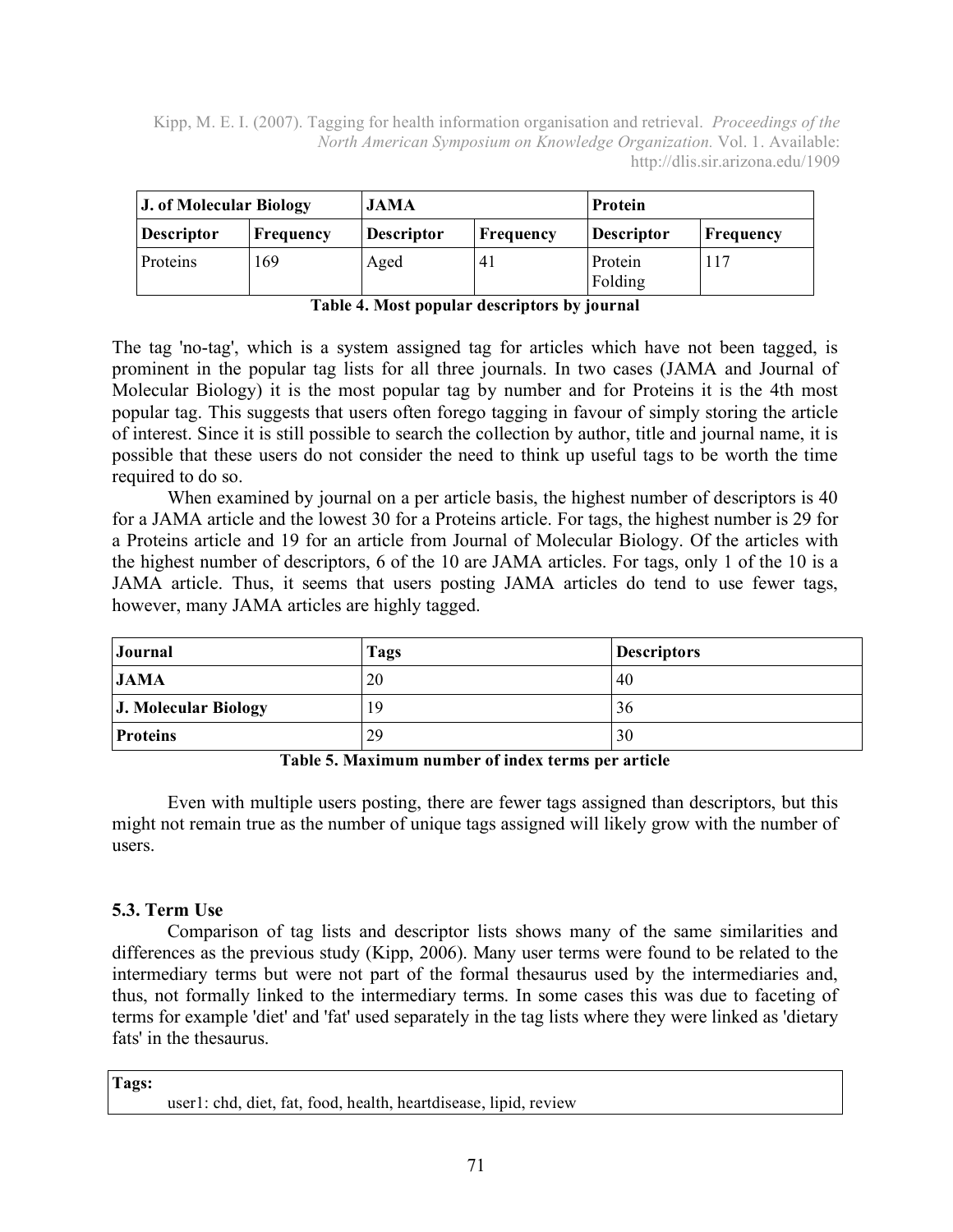user2: coronary, diet, disease, heart **Descriptors:**

Coronary Arteriosclerosis, Diet, Dietary Carbohydrates, Dietary Fats, Dietary Fiber, Folic Acid, Humans, Life Style, Lipoproteins

#### **Figure3. Tags and Descriptors for Article 90: Optimal diets for prevention of coronary heart disease**

Terms such as 'human', 'animal', and 'family-studies' showed that users tagging biology related articles are extremely interested in methodology and user groups associated with articles. This is distinct from the previous study where such terms were more common in the descriptors unless they described extremely specific kinds of methodologies, such as 'pubmed-mining' for data-mining of Pubmed Geographic tags were more common in this study as well with tags such as 'ottawaanklerules' and 'ottawaknee' to specify location. (Kipp, 2006)

#### **6. Conclusions**

Results from this study show that the results from the initial study do hold true over a different field with a larger data set, this suggests that the results will hold true over the entire set of articles in CiteULike. This study examined the relationship of collaborative tagging to classical classification and indexing by comparing the tags assigned to academic journal articles by users of the CiteULike bookmarking system to library descriptors assigned by intermediary indexers.

Tag and descriptor use in this study showed patterns similar to the tag and descriptor user in the previous study (Kipp, 2006). Users tended to use 1-3 tags on average for each article they posted, although individual users used as many as 18 tags for a single article. Descriptors were more plentiful with a high of 40 descriptors used for a single article. A high user vocabulary length was often related to a high number of articles posted, but this was not a given. A few users with high overall user vocabularies had posted fewer than 10 articles.

Examining the data by separating the professional journal, JAMA, from the other two journals showed that users did indeed use different tags for JAMA articles. Additionally, JAMA articles were not in general as heavily tagged as other articles. Descriptor use did not show any particular pattern unique to JAMA or the other journals in this study.

The articles tagged in this study were all biology or medicine related. While many trends in tagging held true between this study and the previous study (Kipp, 2006), tag users in the current study were more likely to provide geographic tags and use methodology related terms to describe articles as expected.

The popularity of Google suggests that users prefer to be able to search for items in a more natural way using natural language vocabulary and a simple interface. However, users may also express frustration at being unable to locate items or narrow their search results from a huge search set (e.g. 300 000 hits on Google). Controlled vocabularies help to narrow a search set to a manageable size, but controlled vocabulary usage can be expensive. User tagging, which has a lower cost of creation, may help to provide a consensus vocabulary for searching while narrowing the field somewhat from a full natural language vocabulary.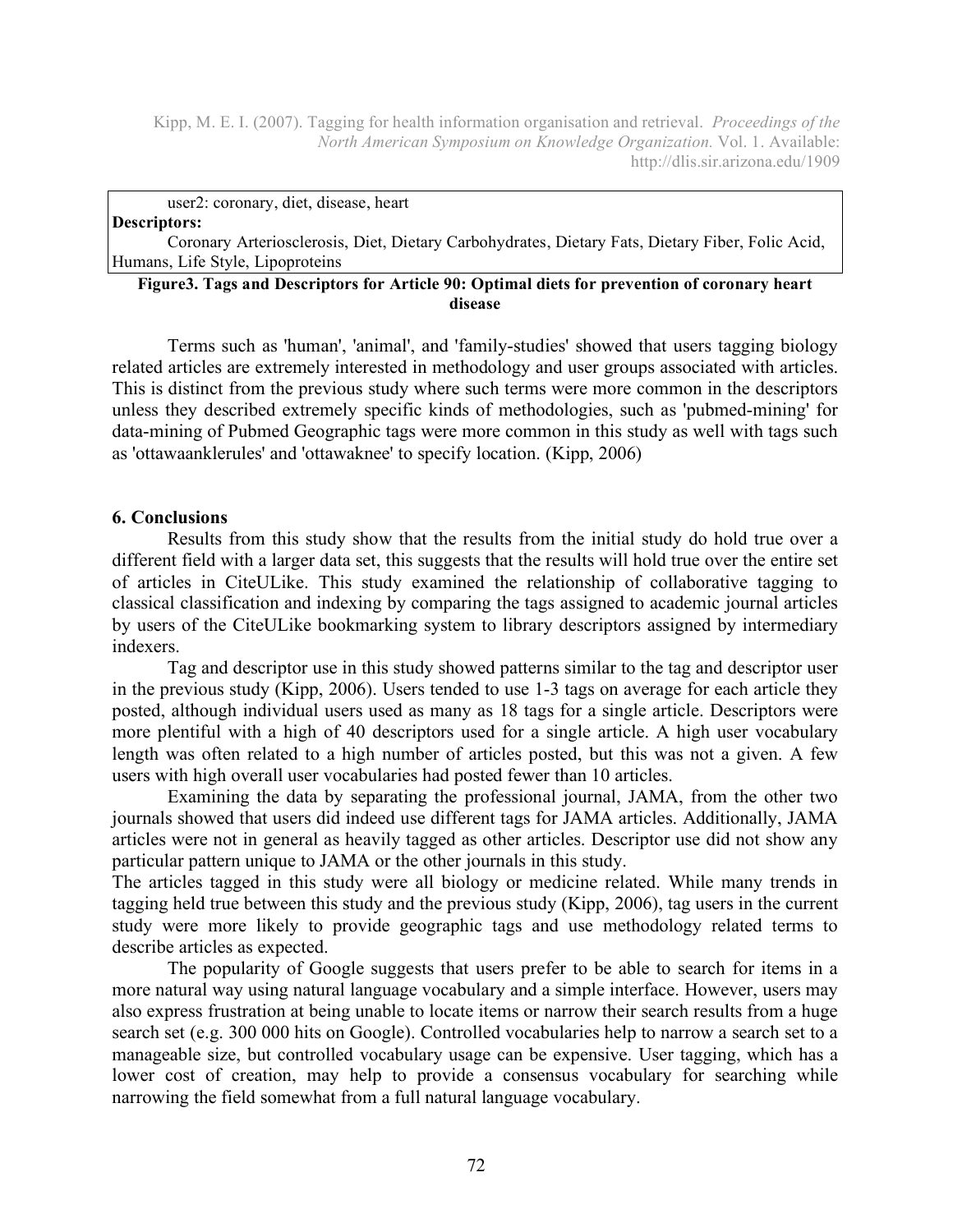The differing terminology use in tag lists suggests that tagging may be a working example of Vannevar Bush's associative trails. He argued that associative trails better represented how users actually work with their documents: by association rather than by categorisation. (Bush, 1945) This suggests that user tagging could provide additional access points to traditional controlled vocabularies and provide users with the associative classifications necessary to tie documents and articles to time and task relationships, which users find useful, as well as other associations which are new and novel.

#### **References**

- Ansari, M. (2005). Matching Between Assigned Descriptors and Title Keywords in Medical Theses. *Library Review* 54(7): 410-4.
- Bowker, G.C.; Star, S.L. (1999). *Sorting Things Out: Classification and its Consequences*. Cambridge, MA: MIT Press.
- Bush, V. (1945). As We May Think. *The Atlantic Monthly*, July 1945. http://ccat.sas.upenn.edu/~jod/texts/vannevar.bush.html
- Cameron, R. (n.d.). CiteULike.org: Frequently Asked Questions. http://www.citeulike.org/faq/all.adp

Eisenstein, E.L. (1983). The Printing Revolution in Early Modern Europe. Cambridge:

Cambridge University Press.

Hammond, T., Hannay, T., Lund, B., Scott, J. (2005). Social Bookmarking Tools (I): A General Review. *D-Lib Magazine* 11(4).

http://www.dlib.org/dlib/april05/hammond/04hammond.html

- Kipp, M.E.I. (2006). Complementary or Discrete Contexts in Online Indexing: A Comparison of User, Creator, and Intermediary Keywords. *Canadian Journal of Information and Library Science.* http://dlist.sir.arizona.edu/1533/. (in press)
- Kipp, M.E.I. and Campbell, D.G. (2006). Patterns and Inconsistencies in Collaborative Tagging Systems: An Examination of Tagging Practices. *Proceedings of the 2006 Annual Meeting of the American Society for Information Science and Technology, Austin, November 3-8, 2006*. http://eprints.rclis.org/archive/00008315/

Kipp, M.E.I. (2007). @toread and Cool: Tagging for Time, Task and Emotion. 8th Information Architecture Summit, March 22-27, Las Vegas, Nevada.

- Mathes, A. (2004). Folksonomies Cooperative Classification and Communication Through Shared Metadata. Adammathes.com. http://www.adammathes.com/academic/computermediated-communication/folksonomies.html
- Tang, H. and Ng, J.H.K. (2006a). Googling for a diagnosis -- use of Google as a diagnostic aid: internet based study. *British Medical Journal* 333 (2 Dec. 2006): 1143-1145.
- Tang, H. and Ng, J.H.K. (2006b). Authors' reply to responses on: Googling for a diagnosis -- use of Google as a diagnostic aid: internet based study. *British Medical Journal* 333 (2 Dec. 2006): 1143-1145. British Medical Journal 333 (16 Dec. 2006): 1270.
- Voorbij, H.J. (1998). Title Keywords and Subject Descriptors: A Comparison of Subject Search Entries of Books in the Humanities and Social Sciences. *Journal of Documentation*,